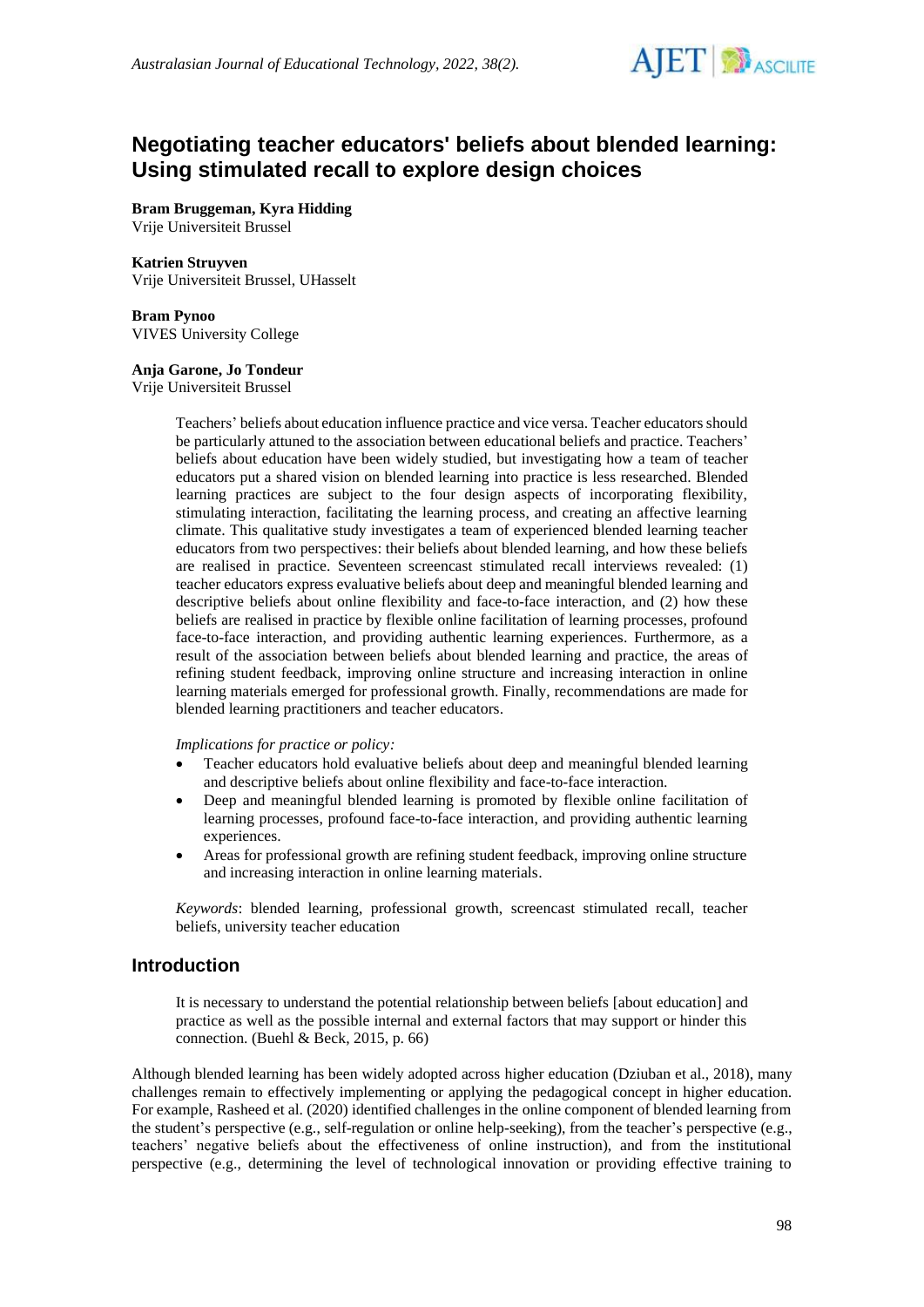

teachers and students). Focusing on the design of blended learning, Boelens et al. (2017) identified four key design aspects of blended learning: incorporating flexibility, stimulating interaction, facilitating the learning process, and creating an affective learning climate. Much is known about teachers' beliefs, specifically in the context of technology integration, while less is known on what teacher educators believe about blended learning and how it associates with practice. Moreover, there is relatively little qualitative research that examines values, beliefs, and experiences in relation to blended learning (Smith & Hill, 2019). This qualitative study, therefore, unifies two perspectives: (1) what teacher educators believe about blended learning, and (2) how those beliefs are realised in practice, based on a shared team vision. Furthermore, areas for professional growth are formulated based on those beliefs about blended learning. This study used a stimulated recall interview method while recording computer screens of participants' blended learning practices in the online learning environment. In this way, the participants in this study were stimulated to become aware of their assumptions and decision-making (Calderhead, 1981; Consuegra et al., 2016) about blended learning in a university teacher education that has experience of blended learning.

# **Conceptual background**

## **Teachers' beliefs about education**

Clark and Peterson (1986) categorised teachers' thought processes into three fundamental types: (1) teacher planning, (2) teachers' interactive thoughts and decisions, and (3) teachers' theories and beliefs. Every teacher has conscious or unconscious beliefs about education, teaching and learning that shape and inform their teaching practice (Buehl & Beck, 2015; Kagan, 1992; Pajares, 1992). Teachers' beliefs are often consistent among those who share the same circumstances, and beliefs are organised into belief systems that guide the actions of those who hold them (Eisenhart et al., 1988). The beliefs of teachers are not easily defined (e.g., Pajares, 1992), but there is sufficient consensus among researchers on four key aspects of teachers' beliefs (Skott, 2015).

First, beliefs are considered to be highly personal mental constructs which are felt to be true by the person in question (Richardson, 2003; Skott, 2015). From a contemporary philosophical perspective, beliefs refer to mental attitudes that certain statements, ideas, or facts are true for the people who hold them (Watt  $\&$ Richardson, 2015). Rokeach (1968) validates this by defining beliefs as "any simple proposition, conscious or unconscious, inferred from what a person says or does, capable of being preceded by the phrase 'I believe that …'" (p. 113). According to Rokeach (1968), a belief can be descriptive (e.g., I believe that blended learning should include online interaction); or evaluative (e.g., I believe that blended learning improves student learning outcomes), or a belief can be prescriptive (e.g., I believe teachers should implement blended learning to better meet the needs of international students).

Second, although considered to be different, beliefs and affects are inextricably linked (Gill & Hardin, 2014; Pajares, 1992; Skott, 2015). In the words of Cross and Hong (2009), "the intensity and quality of the emotional responses of teachers in the context of reform are results of how individual teachers view the reform policies and objectives in relation to their beliefs, goals, and identities" (p.288). Third, beliefs are relatively stable, enduring mental constructs that are likely to change only after a considerable and deliberate investigation of one's teaching practices (Kagan, 1992; Richardson, 2003; Rokeach, 1968). Fourth, there is enough evidence to suggest that beliefs guide teaching behaviour and influence teachers' decision-making, whether about teaching in general or about technology integration in education in particular (Fives & Gill, 2015; Pajares, 1992; Skott, 2015; Tondeur et al., 2017).

Teachers hold beliefs, but about what? In general, the review of Eisenhart et al. (1988) revealed three domains in teachers' beliefs, varying in levels of teacher (1) responsibility, (2) expertise, and (3) control. In domain one, teachers are positively orientated towards instructional classroom activities and believe themselves to have great responsibility, expertise, and control (Eisenhart et al., 1988). In domain two, teachers rely less on intuition with regard to students' learning and believe they need more cooperation with others to assess students' learning (Eisenhart et al., 1988). According to domain three, the areas in which teachers believe themselves to have the least responsibility and expertise include beliefs about the curriculum and non-instructional duties (Eisenhart et al., 1988).

According to Fischer and Hänze (2020), university teachers hold transmissive beliefs – transmission of knowledge and theory – and constructivist beliefs that affect their teaching. Whereas transmissive beliefs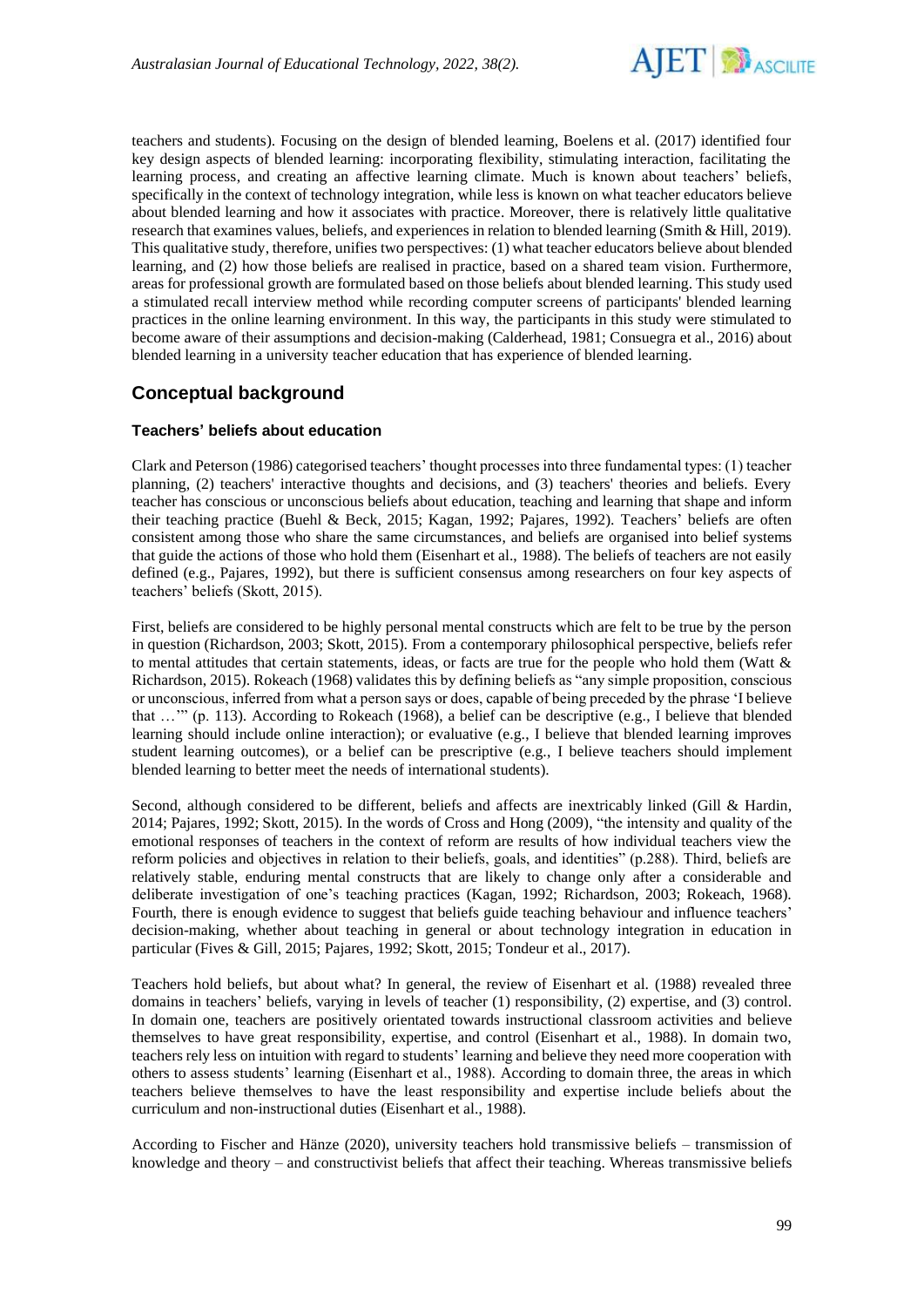

impact the quality of instruction, constructivist beliefs are positively related to the clarity of instruction, active student involvement and rapport (Fischer & Hänze, 2020). In the context of educational technology, and blended learning specifically, teachers' beliefs also play an important role (Brown, 2016; Ertmer et al., 2012). According to Deng et al. (2014), teachers' beliefs about technology integration can be classified into two categories: teacher-centered beliefs that tend to emphasise subject matter and the teacher who acts as an authority; and secondly, student-centered teacher beliefs associated with social-constructivist views on learning, where students actively participate in authentic problems (Deng et al., 2014). Moreover, Tondeur et al. (2017) suggest that "technology use can lead to creation of new, reconstructed or reaffirmed beliefs" (p. 561).

Teacher educators are important role models for new ways of learning (Lunenberg et al., 2014) and how they cope with blended learning is affected by their beliefs about teaching, learning and instruction (Boelens et al., 2018; Jonker et al., 2018). Consequently, there is a need for a better understanding of how beliefs about blended learning are aligned with the enacted practice from the perspective of teacher educators. The relationship between teacher beliefs and the actual practice is paramount to generating real change (Owens, 2012). Yet, the dimension most difficult to change is people's beliefs, for example, the assumptions that underlie particular teachers' practices (Burner, 2018).

### **Teacher educators' blended learning practice**

Buehl and Beck (2015) define teachers' practice as "any action that is part of the teaching process (e.g. planning, decision making, instructional strategies or approaches, assessment, reflection, work with families, and relationship building)" (p. 67). Although teacher education programs differ from other programs in higher education, the methods or approaches applied by teacher educators are similar to others in higher education (Keengwe & Kang, 2013). Yet, the practice of teacher educators is diverse. Teacher educators work in different settings and have various roles, such as teacher of teachers, curriculum developer, researcher, or coach (Dengerink et al., 2015; Lunenberg et al., 2014). Moreover, by acting as role models, teacher educators have the potential to discuss risks and opportunities when experimenting with new ways of learning (Lunenberg et al., 2007). Teacher educators' tasks are particularly complex since they are supposed to teach congruently, which implies constant awareness of how their teaching is visible to student teachers (Swennen et al., 2008).

Over the past 10 years, blended learning has received a great deal of attention from researchers. For example, Smith and Hill (2019) reviewed 97 articles on blended learning between 2012 and mid-2017. They suggested that blended learning in higher education was a relatively well understood research area, particularly in the context of higher education for the themes instructional design, learner outcomes, and the impact of specific technologies such as learning management systems or video creating technologies. Blended learning practice is influenced by both external factors, such as academic workload or institutional characteristics, and internal influences, such as attitudes and beliefs about teaching (Brown, 2016). According to Hrastinski (2019), the most commonly used definitions of blended learning in research are those of Graham (2006) and Garrison and Kanuka (2004). Graham (2006) defines blended learning as "blended learning systems that combine face-to-face instruction with computer-mediated instruction" (p. 5). Although Graham (2006) acknowledges the broad definition that virtually encompasses all learning systems, this definition clearly lacks focus on learning (Cronje, 2020). On the other hand, Garrison and Kanuka (2004) refine the definition by including a quality dimension. Blended learning is in their view "the thoughtful integration of classroom face-to-face learning experiences with online learning experiences" (p.96).

Generally, the design of blended learning is subject to four key design aspects (Boelens et al., 2017). First is flexibility in the sequence of online and face-to-face activities, the balance between online and face-toface instruction, and flexibility in learner control - whether to complete learning activities online or faceto-face - are important challenges. Second, encouraging (social) interaction, whether it be online or in faceto-face moments, is crucial when designing blended learning. Since blended learning increases the distance between teachers and learners by including distance learning moments, extra attention must be paid to the two-way communication between instructors and learners. Third, facilitating students' learning processes through blended learning is an important challenge by facilitating the orientation and planning of the learning process, monitoring and adjusting students' progress, and/or evaluating students' learning. Finally, fourth, blended learning can foster an affective learning climate by motivating students, providing authentic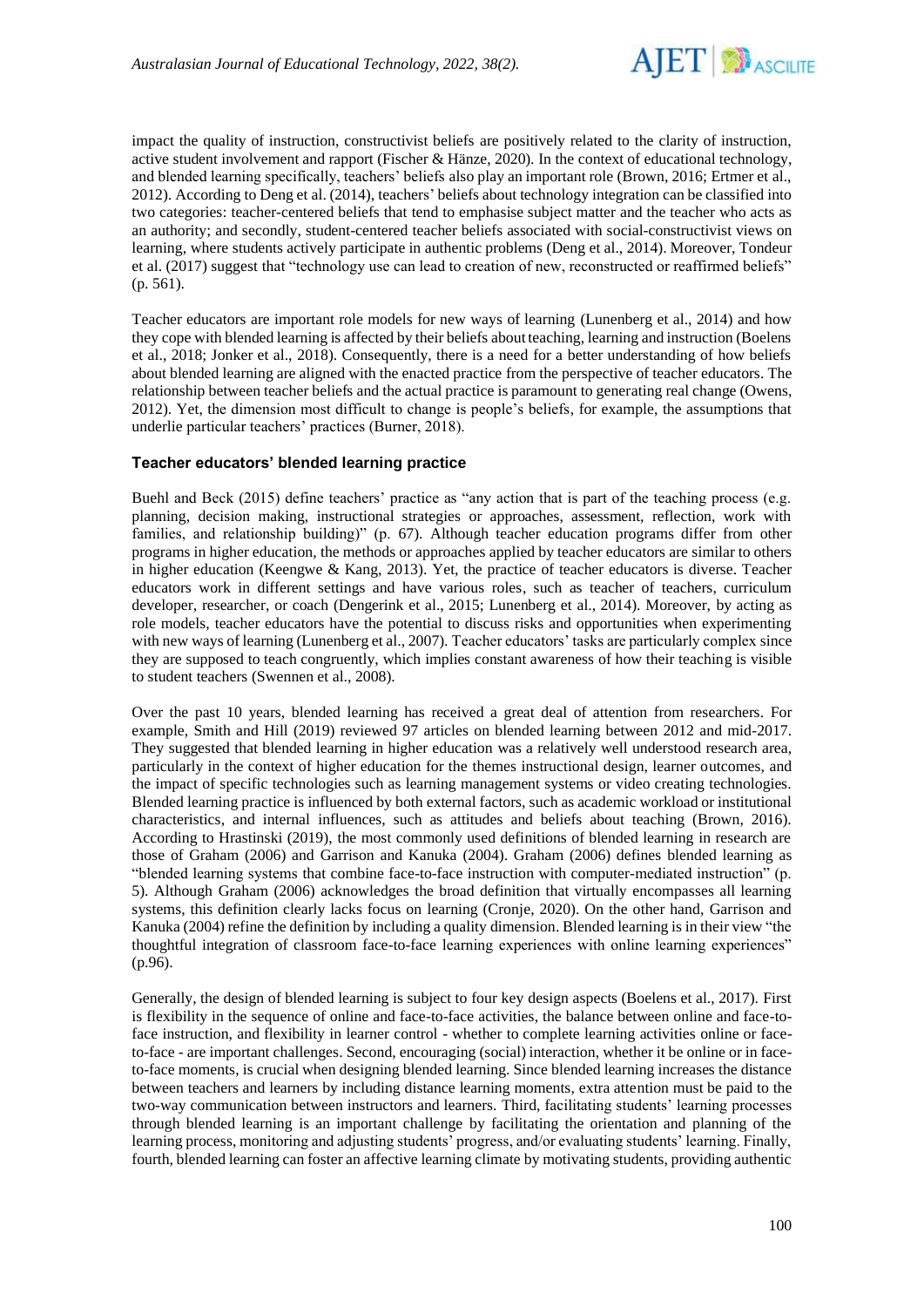

or situational learning activities that require effort or stimulate reflection, and by appraising and dealing with emotions. The framework of Boelens et al. (2017) can assist researchers and practitioners when evaluating existing blended learning practices from a design perspective. Moreover, Jonker et al. (2018) researched a transition of teacher educators to a blended learning curriculum and found that acceptance of blended learning was influenced by teacher educators' beliefs about blended education. Moreover, teacher educators must be able to identify the pedagogical added value of blended learning for their own teaching (Amhag et al., 2019). While blended learning has been a feature in higher education for the past two decades, the field of blended learning practice is still developing and more qualitative, holistic research into the beliefs and attitudes of practitioners can enhance the research base on blended learning (Smith & Hill, 2019).

# **Purpose of the study**

The overall purpose of this qualitative case study was twofold, to investigate what teacher educators' believe about blended learning and to explore how these beliefs are associated with the design aspects of their practice, based on a shared vision. The following research questions were formulated:

- 1. What are teacher educators' beliefs about blended learning?
- 2. How are teacher educators' beliefs about blended learning associated with their blended learning practice?

# **Method**

This study aimed to be interpretative in nature and involved in-depth investigation of teacher educators' beliefs and blended learning practices. Qualitative research in general, and the case study method in particular, provides rich sources of knowledge to investigate issues of practice (Gall et al., 2010). Moreover, an understanding of teachers' beliefs can be promoted by allowing teachers to tell their stories (Olafson et al., 2015). This research sought to answer the above research questions by presenting a case study situated in a teacher training department that had experience with blended learning. Data was obtained by means of screencasting and stimulated recall interviews with participants' on their blended learning practices.

## **Participants**

A team of 17 university teacher educators who had experience with blended learning were selected for this case study. They all had active teaching roles in teacher training in a Flemish university and experience with blended learning. They represented various educational roles and fields of expertise, and diversity in age and gender. According to Becuwe et al. (2017), a long-term perspective is a necessary condition for successful teacher educator design teams. Since the teacher educator team had engaged in a transition project towards a blended curriculum prior to this study, all participants shared mutual understanding of the concept of blended learning. To validate their common understanding of blended learning, a random sample of participants  $(n = 5)$  were asked about their perception of blended learning at the beginning of the interview. Interpretation of these perceived definitions showed that all the participants had sufficient understanding of blended learning as defined in the conceptual background section. Details about the privacy settings of the recordings and guaranteed anonymity were communicated in the informed consent. The names in this study have been anonymised to ensure privacy by using teacher educator 1 (TE1), TE2, and so on. Table 1 presents an overview of participants' backgrounds.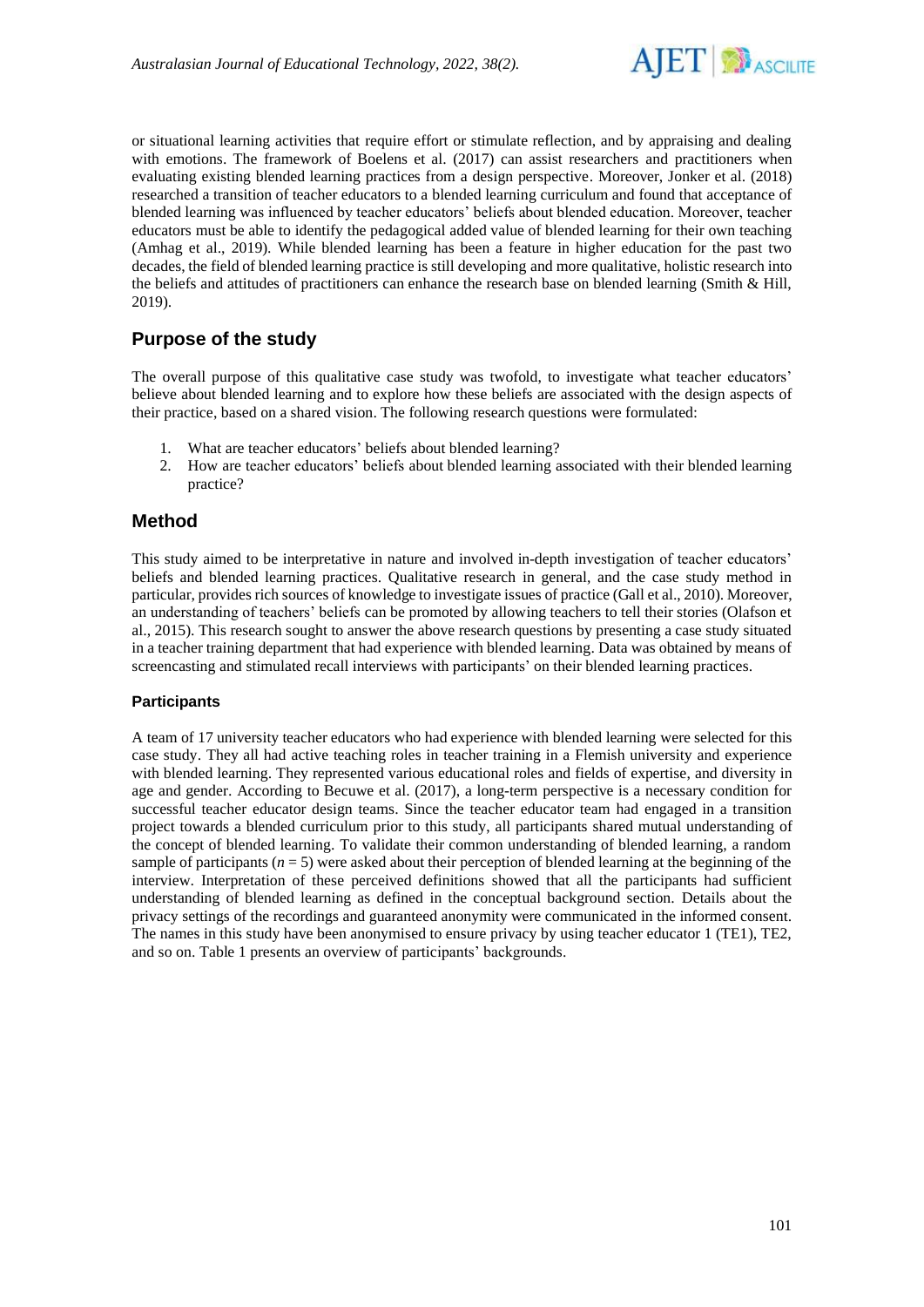

| Overview of the participants |                           |           |                            |                                   |  |  |  |  |  |  |
|------------------------------|---------------------------|-----------|----------------------------|-----------------------------------|--|--|--|--|--|--|
| Teacher                      | Gender                    | Age group | <b>Educational</b> role    | Field of expertise                |  |  |  |  |  |  |
| educator                     |                           |           |                            |                                   |  |  |  |  |  |  |
| TE01                         | $\overline{F}$            | 45-54     | Assistant professor,       | Teaching English as a foreign     |  |  |  |  |  |  |
|                              |                           |           | supervisor                 | language                          |  |  |  |  |  |  |
| TE <sub>02</sub>             | M                         | 35-44     | Professor, principal       | Teacher education in urban        |  |  |  |  |  |  |
|                              |                           |           | lecturer                   | settings                          |  |  |  |  |  |  |
| TE03                         | $\boldsymbol{\mathrm{F}}$ | $45 - 54$ | Instructor, supervisor     | <b>Community Service Learning</b> |  |  |  |  |  |  |
| TE04                         | F                         | 55-64     | Professor, principal       | Teacher professional              |  |  |  |  |  |  |
|                              |                           |           | lecturer                   | development, teacher              |  |  |  |  |  |  |
|                              |                           |           |                            | professional identity, well-      |  |  |  |  |  |  |
|                              |                           |           |                            | being of teachers and students    |  |  |  |  |  |  |
| TE05                         | $\boldsymbol{F}$          | 35-44     | Assistant professor, coach | Movement and Sport Sciences,      |  |  |  |  |  |  |
|                              |                           |           |                            | coaching                          |  |  |  |  |  |  |
| TE06                         | M                         | 45-54     | Assistant professor        | Teacher educator Sport            |  |  |  |  |  |  |
|                              |                           |           |                            | sciences                          |  |  |  |  |  |  |
| TE07                         | F                         | 35-44     | Assistant professor,       | Teacher adult education,          |  |  |  |  |  |  |
|                              |                           |           | supervisor                 | blended learning                  |  |  |  |  |  |  |
| TE08                         | M                         | 45-54     | Assistant professor,       | Business and economics            |  |  |  |  |  |  |
|                              |                           |           | supervisor                 | teacher education, Urban          |  |  |  |  |  |  |
|                              |                           |           |                            | education                         |  |  |  |  |  |  |
| TE <sub>09</sub>             | F                         | 25-34     | Professor, principal       | Education inequality in           |  |  |  |  |  |  |
|                              |                           |           | lecturer                   | compulsory and higher             |  |  |  |  |  |  |
|                              |                           |           |                            | education                         |  |  |  |  |  |  |
| <b>TE10</b>                  | M                         | 45-54     | Professor, principal       | ICT & educational innovation,     |  |  |  |  |  |  |
|                              |                           |           | lecturer                   | blended learning, Design-         |  |  |  |  |  |  |
|                              |                           |           |                            | oriented educational research     |  |  |  |  |  |  |
| TE11                         | M                         | 35-44     | Professor, principal       | Teacher educator Sport            |  |  |  |  |  |  |
|                              |                           |           | lecturer                   | sciences                          |  |  |  |  |  |  |
| <b>TE12</b>                  | M                         | 35-44     | Assistant professor        | Teacher adult education, ICT      |  |  |  |  |  |  |
|                              |                           |           |                            | and learning                      |  |  |  |  |  |  |
| <b>TE13</b>                  | F                         | 45-54     | Professor, principal       | Vocational secondary              |  |  |  |  |  |  |
|                              |                           |           | lecturer                   | education, Social sciences,       |  |  |  |  |  |  |
|                              |                           |           |                            | Professionalisation of teacher    |  |  |  |  |  |  |
|                              |                           |           |                            | educators                         |  |  |  |  |  |  |
| <b>TE14</b>                  | М                         | 45-54     | Assistant professor        | Educational Technology, and       |  |  |  |  |  |  |
|                              |                           |           |                            | Instructional Design, blended     |  |  |  |  |  |  |
|                              |                           |           |                            | learning                          |  |  |  |  |  |  |
| <b>TE15</b>                  | F                         | $25 - 34$ | Assistant professor,       | Teacher adult education, ICT      |  |  |  |  |  |  |
|                              |                           |           | supervisor                 | and learning                      |  |  |  |  |  |  |
| TE16                         | F                         | $25 - 34$ | Professor, principal       | Teacher educator language         |  |  |  |  |  |  |
|                              |                           |           | lecturer                   | teaching, classroom diversity     |  |  |  |  |  |  |
| <b>TE17</b>                  | F                         | 45-54     | Assistant professor        | Teacher educator Physical         |  |  |  |  |  |  |
|                              |                           |           |                            | education                         |  |  |  |  |  |  |

### **Data collection: screencast stimulated recall**

A screencast is a digitally captured video that records computer screen output, including audio narration, and in this way visually demonstrates information to students (Sugar et al., 2010). Screencasts have the power to capture both verbalised thinking and on-screen activity, which enhances the articulation of authentic practical narratives (Cox et al., 2018). Calderhead (1981, p. 212) defines stimulated recall as the "use of audiotapes or videotapes of skilled behavior, which are used to aid a participant's recall of his thought processes at the time of that behavior". According to Consuegra et al. (2016), stimulated recall can assist teachers in paying attention to specific strategies for raising awareness about their practice, such as seeing their practice through a different perspective.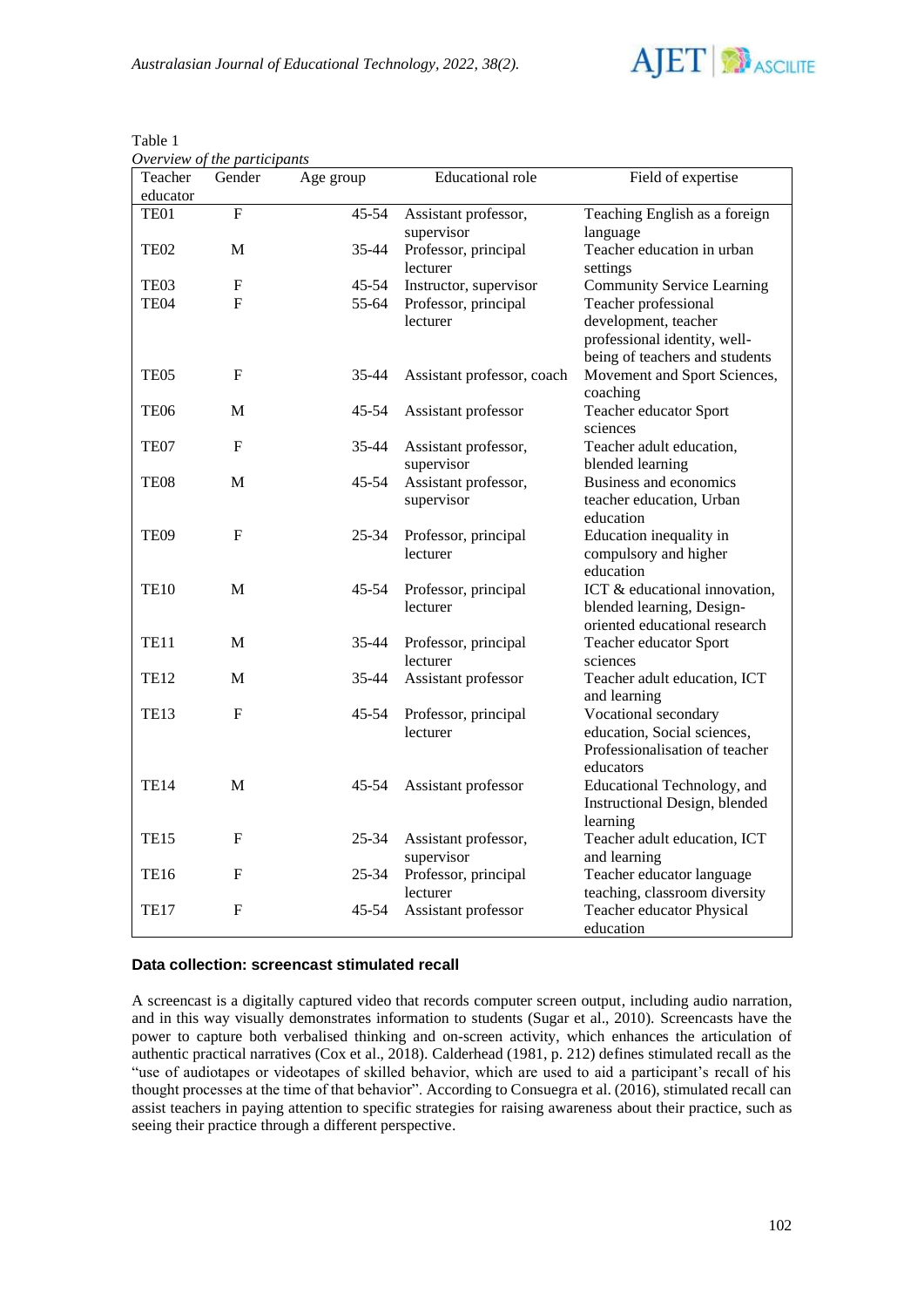

The interviews each started by launching a screencast recording tool, and inviting the participants to open one or more blended courses in the online learning environment. The respondents described different design aspects of one or more blended learning courses, which was recorded through webcam video and audio in Panopto – a video platform for universities to create and share professional videos securely (Figure 1). Then the interview shifted towards participants' beliefs about blended learning. During the respondent's description of their blended learning practice, the interviewer asked questions to clarify the design of their practice or to get a better insight into the participants' reasoning behind their blended learning choices. Then, the interviewer encouraged participants to reflect on their teacher beliefs by asking open-ended questions, such as, "Why is [approach] so important to you?" All the quotes in this study have been translated from the Dutch.

## **Role of the researcher**

The researcher played a considerable role in the methodological approach in this study. First, the researcher was already engaged in the process of transition to a blended curriculum prior to the study. Hence, the researcher and participants knew each other personally and the interviews were conducted in an atmosphere of mutual trust. Second, the researcher's professional experience as a teacher educator and blended learning expert contributed to the quality and open nature of the interviews and supported the garnering of authentic data. The researcher's familiarity with the subject under investigation helped with the interpreting of the results in the context of this case study. To ensure the validity of responses (Miles et al., 1994), the position of the researcher during the stimulated recall interviews was made clear at the beginning of every interview. In order to avoid turning the interview into a professional development session, the first author had to make this clear to some participants during the interviews. Furthermore, since competency, personal, and social values influence the research process, the research method is never value-free (Greenbank, 2003). While the researcher accepts that value-neutrality is hard to realise, this issue was addressed by the researcher's self-awareness during the interviews ensuring that personal values did not interfere with participants' reactions.

#### **Data analysis and trustworthiness**

The video data was analysed iteratively to ensure its trustworthiness and reduce bias (Guba & Lincoln, 1985). Observation and analysis can present challenges in all empirical research, but can be particularly difficult when analysing video data (Erickson, 2006). Researchers risk avoiding microanalysis of labourintensive non-verbal transcripts, while only focusing on the analysis of verbal transcripts can result in fragmented instances that lack the coherence of the entire video (Erickson, 2006). Either extreme of analysis inadequately represents significant insights into the phenomenon being reported (Erickson, 2006). Thus, a whole-to-part approach was chosen that combines integral video data analysis and targeted transcriptions (Erickson, 2006). After a first round of analysis, the first and second author discussed a draft of the coding scheme, leading to a final coding scheme. Next, the videos and targeted transcripts were imported into NVivo 12 and coded by the first author. To ensure trustworthiness (Morse et al., 2002), the second author coded five randomly chosen videos parallel to the first author, based on the final coding scheme. Inter-rater reliability (Cohen et al., 2002) was calculated in NVivo 12 and showed 92% agreement. No video-editing was performed on the videos in order to ensure the reliable analysis of continuous footage (Erickson, 2006).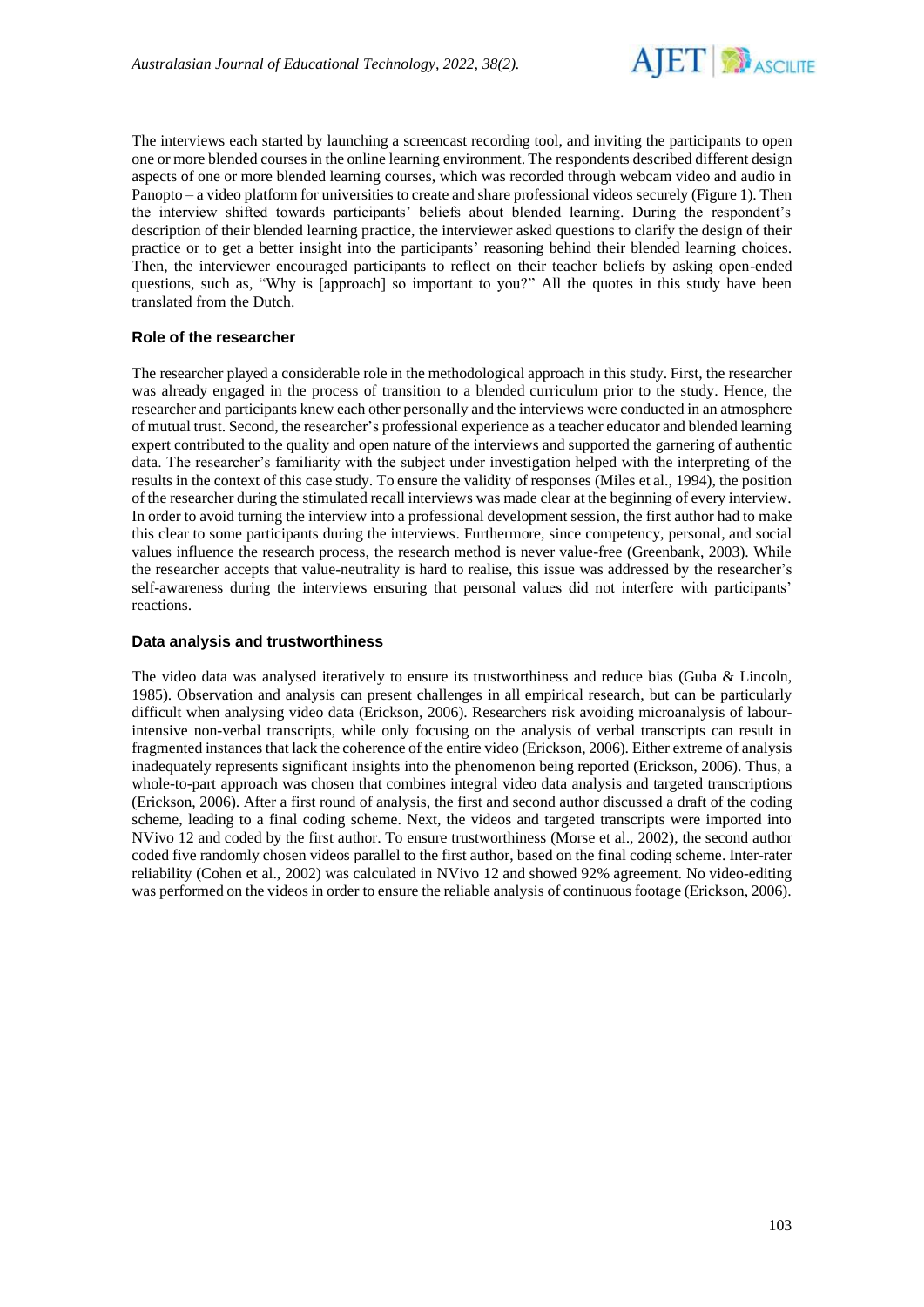



*Figure 1.* Screenshot of Panopto recording software

# **Results**

During the stimulated recall interviews, participants expressed what they believed about blended learning in terms of "I believe that …", or "I think it is very important that …", and described how they organised their blended learning practice. Furthermore, based on the association between expressed beliefs and practice, participants expressed areas for professional growth based on what they believed about blended learning. Table 2 presents a detailed overview of participants' reactions.

### Table 2

| Overview of participants' reactions |  |
|-------------------------------------|--|
|                                     |  |

| Teacher          | $\sigma$ reference of participations reactions<br>Deep and | Blended      | Blended      | Practice:    | Practice:   | Practice:    | Authentic |
|------------------|------------------------------------------------------------|--------------|--------------|--------------|-------------|--------------|-----------|
| educator         | meaningful                                                 | learning     | learning     | online       | Face-to-    | online       | and       |
|                  | blended                                                    | belief in    | belief in    | facilitation | face        | flexibility  | practical |
|                  | learning                                                   | flexibility  | face-to-     | of learning  | interaction |              | learning  |
|                  |                                                            |              | face         |              |             |              | tasks     |
|                  |                                                            |              | interaction  |              |             |              |           |
| TE <sub>01</sub> | X                                                          |              | $\mathbf{X}$ | X            | X           | X            |           |
| TE <sub>02</sub> | X                                                          |              | $\mathbf{X}$ | X            | X           | X            | X         |
| TE <sub>03</sub> | X                                                          |              |              | X            | X           | X            | X         |
| TE <sub>04</sub> | X                                                          |              | $\mathbf{X}$ | $\mathbf X$  | X           | X            | X         |
| TE <sub>05</sub> | $\mathbf{x}$                                               |              |              | X            | X           | X            |           |
| TE <sub>06</sub> | X                                                          | $\mathbf{X}$ |              | X            | X           | X            | X         |
| TE07             | $\mathbf{X}$                                               |              |              | X            | X           | X            |           |
| TE <sub>08</sub> |                                                            |              |              | X            | X           | X            |           |
| TE <sub>09</sub> | X                                                          |              |              | X            |             | X            | X         |
| <b>TE10</b>      | $\mathbf{x}$                                               |              |              | X            | X           | X            | X         |
| <b>TE11</b>      | X                                                          |              | $\mathbf{X}$ | X            | X           | X            | X         |
| <b>TE12</b>      | $\mathbf{x}$                                               |              | $\mathbf{X}$ | X            | X           | $\mathbf{X}$ | X         |
| <b>TE13</b>      | X                                                          | $\mathbf{X}$ | $\mathbf{X}$ | X            | X           | X            |           |
| <b>TE14</b>      |                                                            | $\mathbf{X}$ |              | X            | X           | X            |           |
| <b>TE15</b>      | X                                                          | X            | $\mathbf{X}$ | X            | X           | X            |           |
| <b>TE16</b>      | X                                                          | X            | $\mathbf{X}$ | X            |             |              | X         |
| <b>TE17</b>      | X                                                          |              | X            | X            | X           | X            | X         |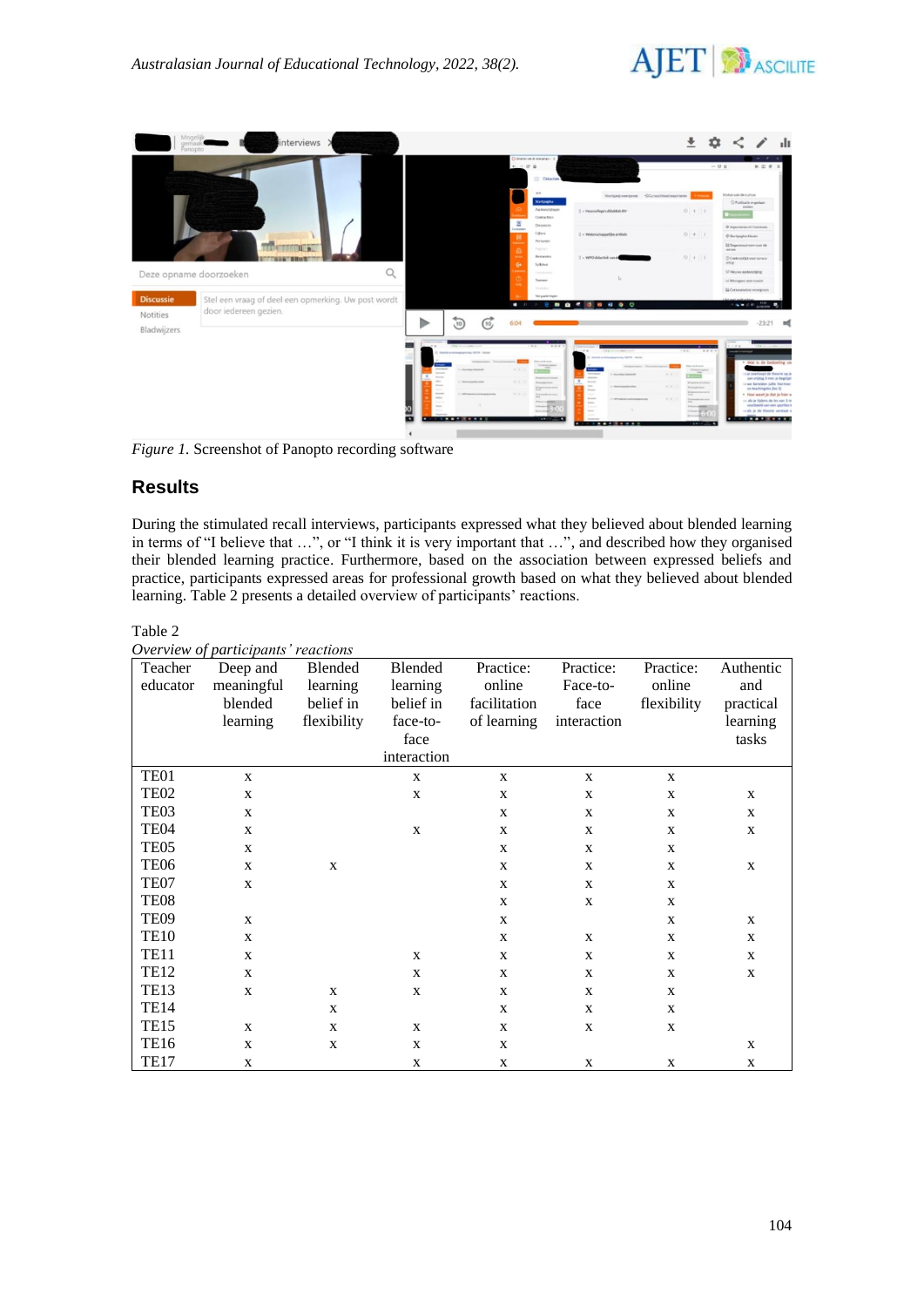

## **Evaluative beliefs: Deep and meaningful blended learning**

All but one of the teacher educators described teacher beliefs about realising deep and meaningful blended learning experiences for the students. In general, teacher educators described the aim of developing a deeper understanding of the theory. According to most of the participants, deep learning concerns a constructivist view of learning that stimulates students to go beyond mere acquisition of theoretical knowledge. As TE4 stated: "We attach great importance to deeper levels of cognitive processing. We have a knowledge base per discipline, and that must be used, applied and internalized by students." The participants in this study found it important that students go beyond assimilation of knowledge, that students "don't just blindly copy what the teacher says, but they actually work with the theory themselves" (TE7). As TE2 stated: "I hope that I can broaden students' horizons, stimulate the students to dig deeper. I think that stimulating to dig deeper is an important role of a teacher". By meaningful, participants intended that students comprehended the meaning of theory by applying it to practical cases, situated in the real world of urban settings and diverse school contexts. According to most of the participants, students construct personal meaning by applying the theory to practical situations. For example, TE10 and TE6 added the importance of a connection to the real world:

I think it's important to link theory to practice. That you don't stay on your island, don't stay on your campus, and that the students experience what educational innovation and technology mean in real life. That they experience what the frameworks I offer mean for them in practice. I do find it important, yes, the interaction between theory and practice. (TE10)

Generally, most of the participants held evaluative beliefs about blended learning which implied an added value to students' learning processes. As TE7 described: "I think blended learning is a good way to achieve deeper learning. You can create a kind of knowledge backpack and then let them actively work with that knowledge." In the words of TE9:

We apply blended learning so that in our contact moments we can focus on integration as much as possible, in order to really work on integration of theory and practice, on deepening knowledge. To really dig deeper during the contact moments.

As TE16 summarised: "I think what we want to achieve with blended learning is that the students can apply theory. We want to deliver competent teachers, and for that they need certain knowledge, but above all, be able to apply that knowledge."

#### **Descriptive beliefs about blended learning: Face-to face interaction and online flexibility**

About half of the participants explicitly mention descriptive teacher beliefs in relation to interaction and flexibility. This was less referenced than beliefs about deep and meaningful learning. For example, TE13 stated:

Some theoretical lessons could of course also be done in a typical lecture, but I think it is more important to focus on interaction during my face-to-face lessons, and letting students acquire basic knowledge and insights online.

Or in the words of TE17: "I think interaction is important because they get very practical basic exercises, e.g. about making lesson plans. Face-to-face interaction is important to really get the hang of it."

On the other hand, TE6, TE13, and TE14 expressed how important they found flexibility through the online learning environment. TE14 described: "The most important reason why I work with generic, reusable online lesson packages is because it offers flexibility, it is possible to easily address students with different prior knowledge." TE16 stated, "I want the students to really know what they are doing and why you they are doing it, and especially that they process it in depth. But "how" they get there, that is open." TE6 also mentioned the flexibility in space, that students can (re)watch online video materials whenever they want: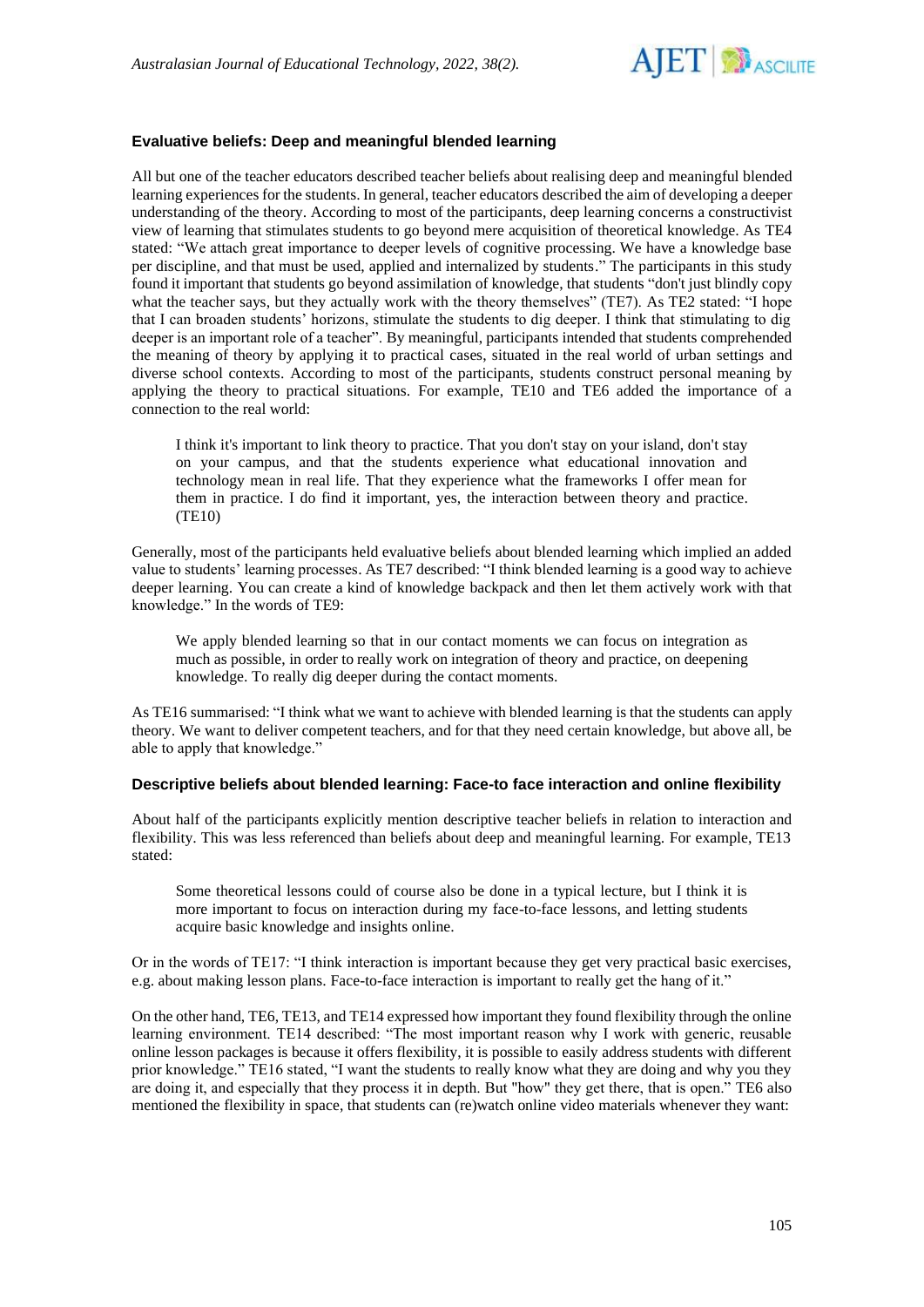

I find it enriching that students – even only those who are occasionally absent – can still look at the recorded footage. Because in the limited contact time I have, it is impossible to demonstrate or repeat everything. In this way, I can refer back to the online footage.

### **How are beliefs about blended learning organised in practice?**

Matrix coding queries and cluster analysis in NVivo 12 revealed how the beliefs expressed in the previous section were organised in practice. Overall, the beliefs in the previous section were mirrored in practice, with the exception of online facilitation of the learning process. Remarkably, all participants described the importance of online facilitation of the learning process in their practice, yet only a few participants deliberately expressed beliefs about how they value online facilitation of the learning process. Generally, the four key design aspects of Boelens et al. (2017) were strongly present in the blended learning practices of all the teacher educators, with a strong focus on orientation and planning of the learning process, faceto-face interaction, and authentic learning tasks. The results in this case study suggested a particular combination of how the design aspects of blended learning practices were related and/or overlapped.

#### *Online facilitation of the learning process*

All teacher educators described a large component of online facilitation of the learning process, with a focus on the orientation, planning, and evaluation of learning experiences during the course. Although some teacher educators mentioned a first introductory face-to-face moment to initiate the learning process, all participants strongly emphasised the importance of how they facilitate the learning process in the online learning environment: orientation of the course, elucidating goals in the course, providing planning, distribution of theory, and practical knowledge. Online facilitation of the learning process was especially valued for cutting large amounts of learning materials into manageable pieces of information through targeted use of hyperlinks. For example, TE12, TE5, TE9, and TE6 described how they use the learning environment to give structure to large amounts of course information:

I try to avoid too much text. If I distribute a mainly text in the online learning environment, I fear that the students will not read it. So they receive a hyperlinked guideline. That only seems like a simple page, but if they click through to the different subpages, they end up on many files and pages, containing instructional videos and such.

TE15 agreed, but in addition provided a clickable image to structure course content:

To avoid too much text, I developed a clickable image, so that the students can click through to theoretical concepts and receive extra explanation. When there is too much text, they scroll through it and they do nothing with it.

During the blended courses, the learning process was evaluated both in online settings and in face-to-face moments. For example, TE14 and TE5 described the use of formative and summative evaluation: "Portfolio assignments are summative in nature, and are submitted online, but formative evaluation - both through online feedback as in face-to-face moments - is being used" (TE14). TE13 and TE16 described the use of authentic assignments with practical cases:

The students first apply the theory to an authentic case, which is not evaluated. And then, they can adjust or improve, based on an online rubric. The students must indicate any adjustments in color. In this way, I can see how they process feedback.

#### *Face-to-face interaction is crucial*

The majority of the participants expressed beliefs about the necessity of face-to-face interaction to realise deep and meaningful learning. In practice, face-to-face interaction was organised in order to make connections between theory and practice, to adjust misconceptions, or to apply theory to different contexts. Although online interaction was facilitated through discussion forums by some participants, a typical statement was: "face-to-face moments are needed to realize a powerful learning environment. A limitation of the online learning environment is that it lacks this in-depth dimension" (TE11). TE9 described the added value of the face-to-face moments as follows: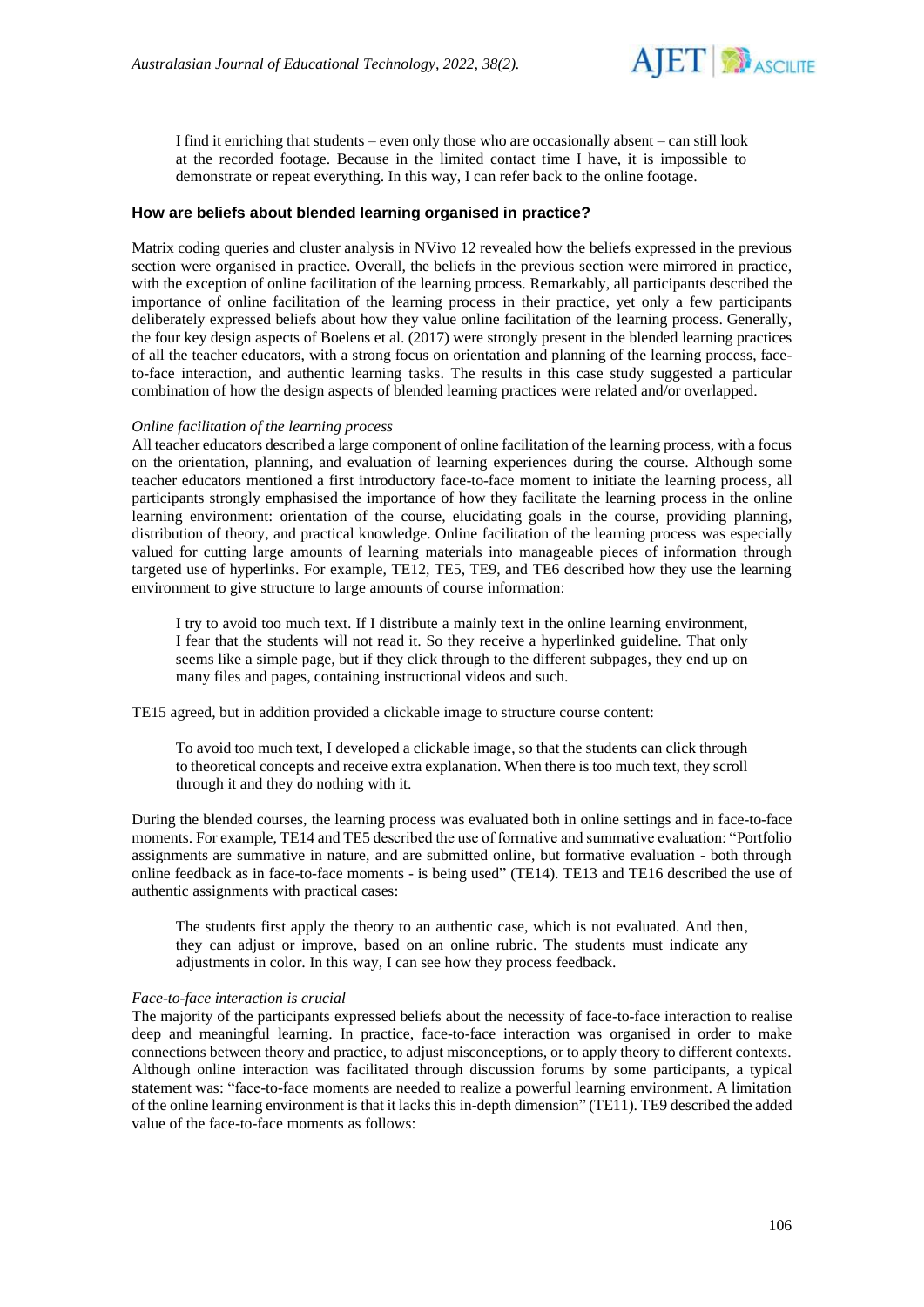

What happens in the contact moments is correcting misconceptions, making connections between theory and practice. The students ask themselves, "I apply something in a classroom, but why is that a good choice? Can I see the theoretical principles behind a practical case?"

#### *Online flexibility in time and space*

More than half of the participants deliberately addressed flexibility in time and space in their blended practice, which associates with expressed beliefs about flexibility for about half of the participants. The online learning environment played an important role in allowing students to go through online learning objects (e.g., learning packages containing text, images, videos, and interactive quizzes) and theory (e.g., online readers with scientific papers) at their own pace and in their own time. "Thanks to blended learning, the students can choose whenever they engage with the learning materials. Blended learning helps to process large amounts of material at their own pace" (TE6). TE15 summarised how more than half of the participants addressed flexibility:

Blended learning offers flexibility for students to process the theory at their own pace, whenever they choose. Master students can process some theory perfectly at their own pace. But focusing then on working in-depth in face-to-face moments is really necessary, e.g. by forming own opinions or stimulating discussion.

#### *Authentic, practical learning tasks*

The majority of participants deliberately aimed at in-depth processing of theory by designing authentic, practical learning tasks to reflect to diversity. These authentic learning tasks were distributed through the online learning environment and, through face-to-face interaction, for discussion of practical cases. For example, TE2 and TE10 emphasised active student engagement in the surrounding community, and the interplay between theory and practice:

I work deliberately with authentic practical challenges in which the students actively engage with the community around us, there is a creative interchange between theory and practice,

a dynamic develops between theory and practice.

TE13 stated: "Yes, it is a conscious choice to work with real-life, authentic tasks. I really hope that my students will also work with real-life contexts."

#### *Expressions of professional growth*

Finally, as a result of the beliefs and practice association, participants expressed areas for professional development and improvement. Coding comparison queries between what participants expressed as belief and what they described in practice revealed three areas of professional growth. All teacher educators expressed (to some extent) beliefs they considered important, but do not realise in practice. These perceived areas of blended learning improvement were formulated in terms of: "I would like to …", "I strongly believe that …, but this is not the case at the moment.", or "I think … is important, but would like even more …". Interestingly, these expressed areas for professional growth mainly concerned facilitating the learning process (improving online structure), increasing interaction in online learning content, and refining their feedback to students. None of the participants mentioned areas for improvement at the level of deep and meaningful blended learning or face-to-face interaction.

For example, TE8 stated that they would like to improve the structure in their courses: "I would like to structure my course better, I think it would help myself and my students to be more structured, to increase the transparency". TE9 said: "I would like to offer even more scaffolds in the online section, because of the diversity of my young students. Blended learning is quite a challenge for young people with few selfregulating skills."

TE7 and TE15 emphasised the desire for more online interaction: "I would really like to include more online interaction, such as an interactive video with questions. Now it is all rather static" (TE7). In TE15's words: "I think that our online learning content is sometimes insufficient because it contains too much static text, to me that is 'putting theory online'. I would like to make it much more interactive." TE5 and TE15 described how they would like to provide more online feedback: "I would also like to make videos to give feedback, instead of written feedback. I think the students would benefit from that, that they understand better what you mean" (TE15). In the words of TE5: "Actually, it would be very nice if I could address my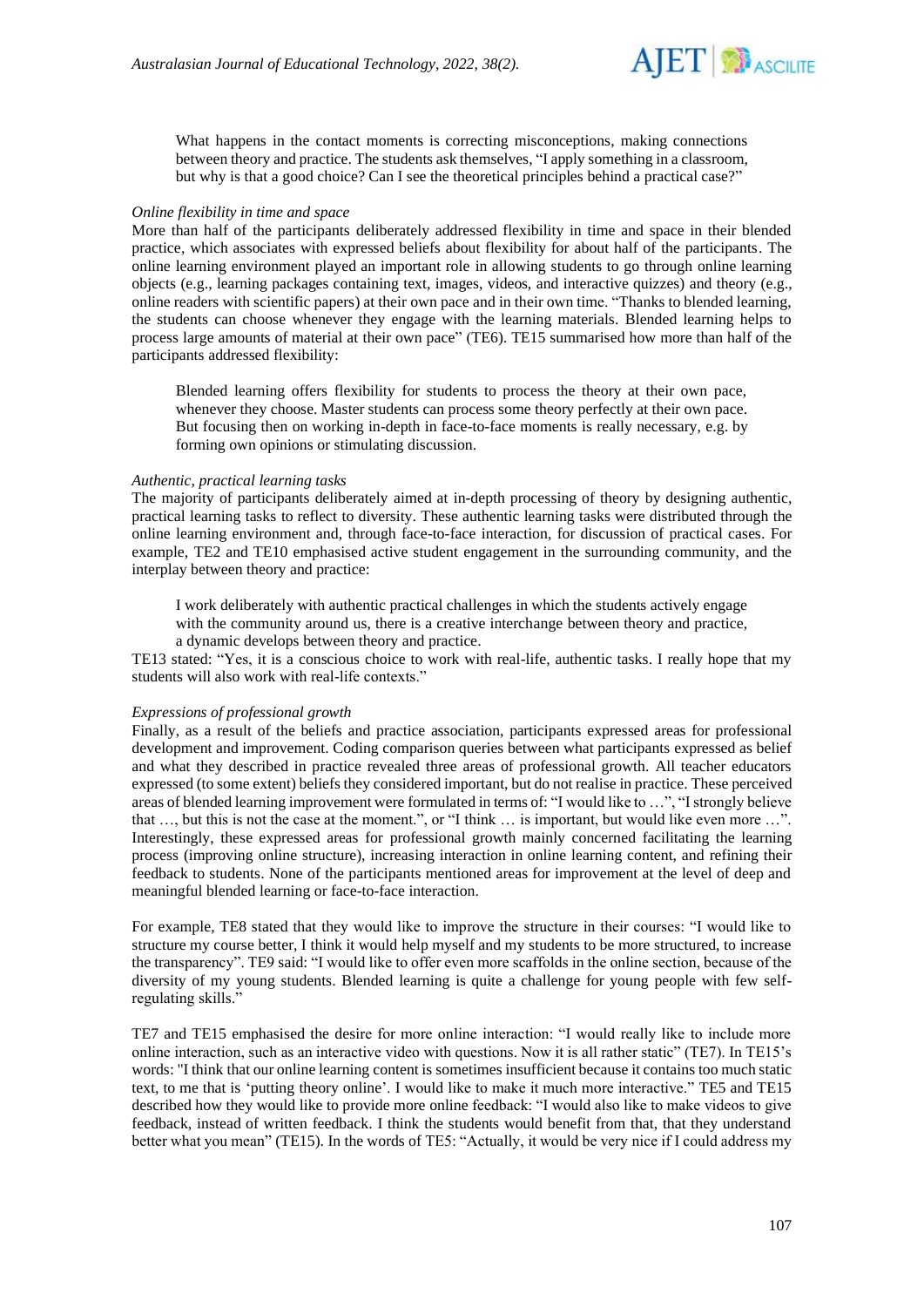

students individually according to their specific needs and give differentiated feedback more easily online." Lastly, TE13 and TE10 planned to increase flexibility by creating flexible learning paths:

I am concerned that I won't be able to supervise students from different campuses. I'm going to create learning paths for that. I am still struggling with flexible learning paths, I would like to make them more flexible, give the students even more options to learn. (TE13)

## **Discussion and implications**

This study set out with the aim of investigating teacher educators' blended learning practice. Since teacher educators are role models for new ways of learning (Lunenberg et al., 2007), this study investigated teacher educators' beliefs about blended learning and the association with their blended learning practice. Most of the participants believed that blended learning could contribute to deep and meaningful learning experiences for the students, meaning that through blended learning they intended meaningful internalisation of theory into practice by students and that theory must be applied to practical situations. According to Rokeach (1968), beliefs can be evaluative, descriptive or prescriptive. The results in this study showed that the participants expressed evaluative beliefs about education in relation to blended learning. However, two descriptive beliefs about blended learning emerged. Firstly, the importance of online flexibility and face-to-face interaction. Remarkably, none of the participants expressed a prescriptive belief about blended learning, such as: "I believe that blended learning should be applied because the university told me so". Moreover, the expressed beliefs in this study are both transmissive and constructivist in nature (Fischer & Hänze, 2020). According to the participants in this study, transmission of knowledge and theory is mainly facilitated through the online learning environment, while constructivist beliefs are realised through the online distribution of authentic learning tasks and face-to-face interaction. This combination of transmissive and constructivist beliefs is in line with Cronje (2020), who argued that research has long focused on the mix between online and face-to-face instruction, but that it lacks a learning dimension that combines cognitivist and constructivist approaches to learning outcomes.

According to the findings in the present study, deep and meaningful learning requires both online facilitation of learning processes and face-to-face interaction. This constructive relationship between online facilitation and face-to-face interaction is in line with Mestan (2019), who found that students are particularly satisfied with procedural efficiencies in blended practices, but less satisfied with the socially interactive aspects of learning. Participants in this study avoided the risk of a widening division between faculty and students (Howard, 2020) by including meaningful interaction in the face-to-face moments. It is noteworthy that most teacher educators in the current study paid specific attention to online orientation and the planning of learning processes, which is consistent with Gedik et al. (2013) who highlighted the importance of course organisation when designing blended learning.

While Boelens et al. (2017) deepen the four key design aspects, the results in this study suggest particular overlap between the design aspects of participants' blended learning practice. For example, online facilitation of the learning process and the distribution of authentic assignments, which stimulate an affective learning climate, seemed related to each other. This finding was confirmed by Vermunt and Verloop (1999), who emphasised that teaching and learning activities often show considerable overlap.

The analysis of the association between beliefs about blended learning and practice showed alignment for most of the participants. Analysis revealed a close association between espoused beliefs on deep and meaningful blended learning and the construction of blended learning practices, yet the road to realisation was different between some teacher educators. For example, there was agreement on beliefs about deep and meaningful blended learning, but some teacher educators attached more importance to online learning paths than others. Overall, substantially more instances were coded on practice, compared to what were coded on beliefs. So, it seems that participants described practice more easily than they expressed beliefs. Without overjudging this result, it is interesting to note that participants talked more about how, than about why.

The insights from this study prompt a number of recommendations for practice. The beliefs expressed about blended learning are both evaluative and descriptive. Therefore, it is recommended for blended learning practitioners to deliberately reflect on how overarching evaluative beliefs about education relate to descriptive beliefs about blended learning (e.g., online facilitation of the learning process and face-to-face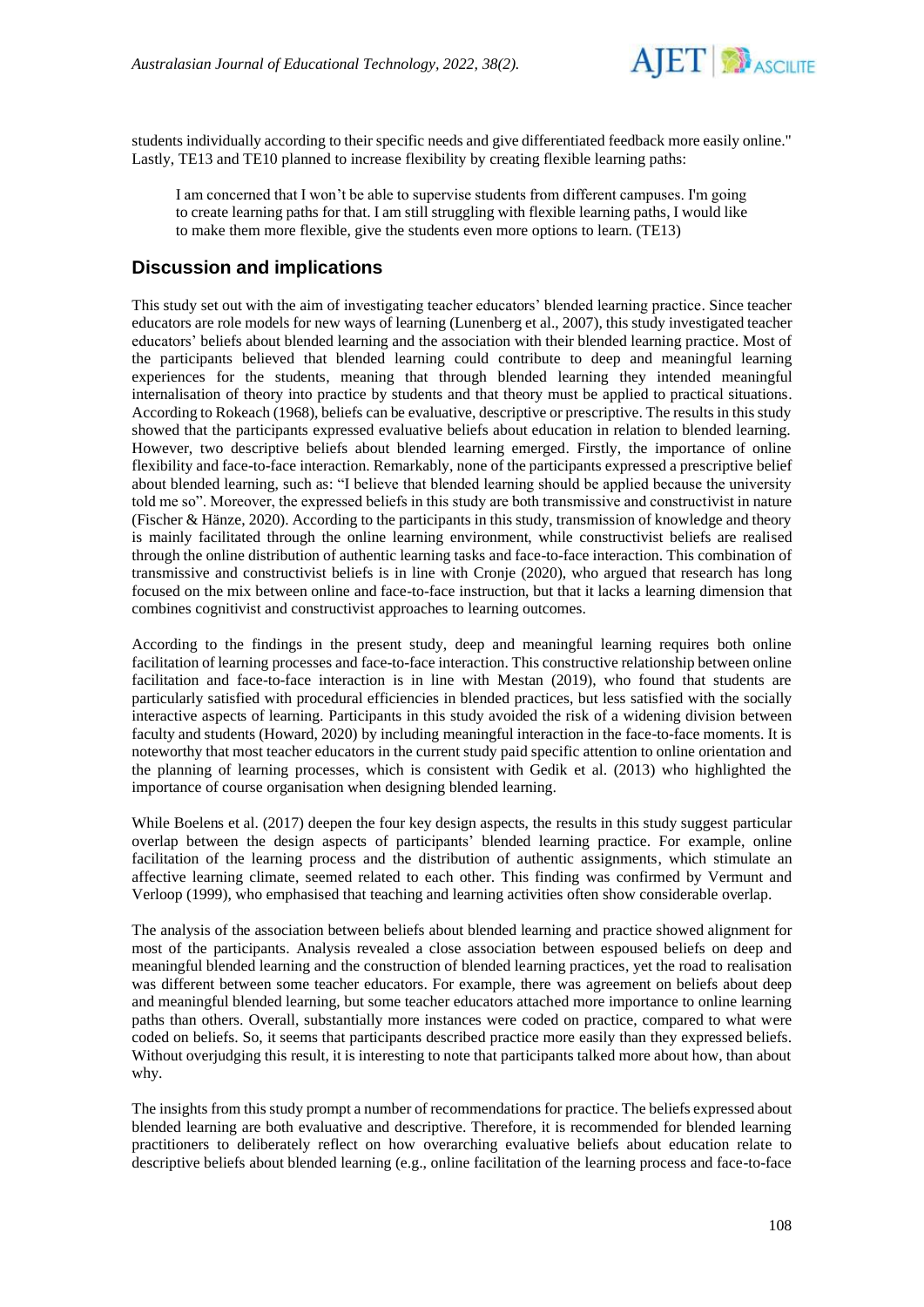

interaction contribute to internalisation of theory). Secondly, since face-to-face interaction is crucial for deep internalisation of theory into practice, an important area of concern for blended learning practitioners is how the online facilitation of learning processes is linked to the face-to-face sessions. This could be done by structured hyperlinking in the online learning environment or the use of an online formative assessment portfolio. The results in this study support the principle of belief congruence, whereby people tend to value suggested beliefs in proportion to the degree of congruence with their own belief system (Rokeach, 1968). Therefore, it is suggested that practitioners of blended learning pay explicit attention to how their beliefs about education and blended learning inform their practice and professional growth.

Finally, although the method of screencast stimulated recall used was not specifically addressed in the research questions, it was evaluated positively both by the research team and by the participants. The fact that the actual practice was used as a starting point renders the interviews authentic. The stimulated recall interviews often led to a professional dialogue, making the method a possible innovative approach for professional development. However, this is a time-consuming effort, and it is preferable that the interviewer also be a skilled instructional designer. It might be an idea to organise these types of interviews between experienced blended learning colleagues and less experienced colleagues. Screencast stimulated recall interviews could even be organised through online videoconferencing tools in small teacher groups.

## **Limitations and future research**

Several limitations to this case study need to be acknowledged. First, the association between beliefs and practice has to be approached with caution. The results show an indication of the level of alignment, but do not intend to judge participants' practice. Moreover, teacher education is a group effort, so individual results should not be over-emphasised. Secondly, a limitation concerns the transition project of participants prior to the study. The development of a shared vision is consistent with Becuwe et al. (2017), who emphasised long-term perspective as a necessary condition for successful teacher educator design teams. Yet, this study investigated what happens beyond the shared vision. Many pieces of research have addressed the importance of a shared vision (e.g., Becuwe et al., 2017), but what happens after the vision has been developed, is less well researched. Thirdly, given the context of teacher educators in this study, caution must be exercised when generalizing the results to other teacher educator contexts and teachers overall in higher education. Further research could investigate the beliefs and blended practices of teachers in other fields of higher education, or cross-case studies might look into the similarities and differences between university teaching contexts. Finally, when it comes to methodology, the participants took a particular course design as a starting point in the interview. Although participants were systematically asked to elaborate on other courses, this might have affected their descriptions of practice and the beliefs they expressed. A longitudinal investigation into different blended courses, for example, through observation of, and self-reflection on, blended learning practices, could reveal more insights into how beliefs evolve in time, and are associated with practice and professional growth.

# **Conclusion**

This qualitative case study set out to investigate the association between teacher educators' beliefs about blended learning and how these beliefs are realised in practice, based on a shared vision of blended learning. Teacher educators in particular should be attuned to the role of reflection on this association and are important role models for new ways of learning. Through screencast stimulated recall, starting from the design of their blended learning practice, participants brought to the surface what they believed about blended learning, and how it was associated with the design of their practice. Furthermore, based on the association between beliefs and practice, participants described areas for professional growth. The results in this study show that most teacher educators expressed beliefs about deep and meaningful blended learning, which means that they intend deep internalisation of theory into practical, situated cases. About half of the participants expressed descriptive beliefs about blended learning at the level of online flexibility in time and space, and profound face-to-face interaction. Analysis revealed how these beliefs were realised in practice: (a) structured online facilitation of learning processes, (b) profound face-to-face interaction, (c) online flexibility in time and space, and (d) providing authentic learning experiences. Further analysis revealed perceived areas for professional growth as improving student feedback, providing better online structure, and increased interaction in online learning content. Reflection on the complex relationship between teachers' beliefs about blended learning and the construction of practice is a powerful skill, relevant for the deliberate application of blended learning in higher (teacher) education.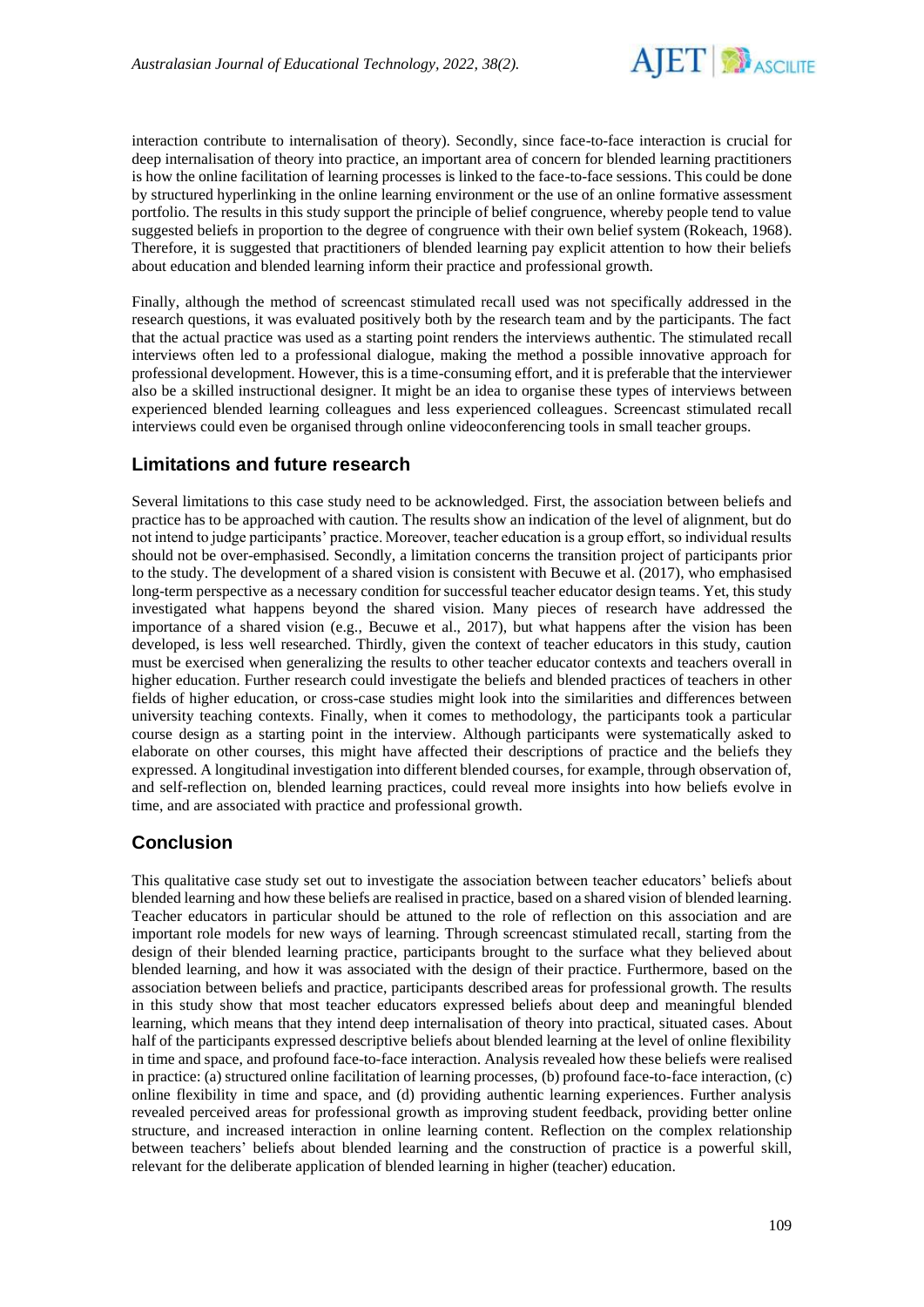

# **References**

- Amhag, L., Hellström, L., & Stigmar, M. (2019). Teacher educators' use of digital tools and needs for digital competence in higher education. *Journal of Digital Learning in Teacher Education*, *35*(4), 203–220.<https://doi.org/10.1080/21532974.2019.1646169>
- Becuwe, H., Pareja Roblin, N., Tondeur, J., Thys, J., Castelein, E., & Voogt, J. (2017). Conditions for the successful implementation of teacher educator design teams for ICT integration: A Delphi study. *Australasian Journal of Educational Technology, 33*(2), 159-172.<https://doi.org/10.14742/ajet.2789>
- Boelens, R., De Wever, B., & Voet, M. (2017). Four key challenges to the design of blended learning: A systematic literature review. *Educational Research Review*, *22* 1–18. <https://doi.org/10.1016/j.edurev.2017.06.001>
- Boelens, R., Voet, M., & De Wever, B. (2018). The design of blended learning in response to student diversity in higher education: Instructors' views and use of differentiated instruction in blended learning. *Computers & Education*, *120*, 197–212.<https://doi.org/10.1016/j.compedu.2018.02.009>
- Brown, M. G. (2016). Blended instructional practice: A review of the empirical literature on instructors' adoption and use of online tools in face-to-face teaching. *The Internet and Higher Education*, *31*, 1– 10.<https://doi.org/10.1016/j.iheduc.2016.05.001>
- Buehl, M. M., & Beck, J. S. (2015). The relationship between teachers' beliefs and teachers' practices. In H. Fives, & M. G. Gill (Eds.), *International handbook of research on teachers' beliefs* (pp. 66–84). Routledge.
- Burner, T. (2018). Why is educational change so difficult and how can we make it more effective? *Forskning og Forandring*, *1*(1), 122-134.<https://doi.org/10.23865/fof.v1.1081>
- Calderhead, J. (1981). Stimulated recall: A method for research on teaching. *British Journal of Educational Psychology*, *51*(2), 211–217.<https://doi.org/10.1111/j.2044-8279.1981.tb02474.x>
- Clark, C. M., & Peterson, P. L. (1986). Teachers' thought processes. In M. C. Wittrock (Eds.), *Handbook on research in teaching* (pp. 255–296). Macmillan.
- Cohen, L., Manion, L., & Morrison, K. (2002). *Research methods in education*. Routledge. <https://doi.org/10.4324/9780203224342>
- Consuegra, E., Engels, N., & Willegems, V. (2016). Using video-stimulated recall to investigate teacher awareness of explicit and implicit gendered thoughts on classroom interactions. *Teachers and Teaching*, *22*(6), 683–699.<https://doi.org/10.1080/13540602.2016.1158958>
- Cox, D. C., Harper, S. R., & Edwards, M. T. (2018). Screencasting as a tool to capture moments of authentic creativity. In V. Freiman, & J. L. Tassell (Eds.), *Creativity and technology in mathematics education* (Vol. 10, pp. 33–57). Springer International Publishing. [https://doi.org/10.1007/978-3-319-](https://doi.org/10.1007/978-3-319-72381-5_2) [72381-5\\_2](https://doi.org/10.1007/978-3-319-72381-5_2)
- Cronje, J. C. (2020). Towards a new definition of blended learning. *Electronic Journal of e-Learning*, *18*(2), 114–121.<https://doi.org/10.34190/EJEL.20.18.2.001>
- Cross, D. I., & Hong, J. Y. (2009). Beliefs and professional identity: Critical constructs in examining the impact of reform on the emotional experiences of teachers. In P. A. Schutz, & M. Zembylas (Eds.), *Advances in teacher emotion research: The impact on teachers' lives* (pp. 273–296). Springer. [https://doi.org/10.1007/978-1-4419-0564-2\\_14](https://doi.org/10.1007/978-1-4419-0564-2_14)
- Deng, F., Chai, C. S., Tsai, C.-C., & Lee, M.-H. (2014). The relationships among Chinese practicing teachers' epistemic beliefs, pedagogical beliefs and their beliefs about the use of ICT. *Journal of Educational Technology & Society*, 17(2), 245–256.
- Dengerink, J., Lunenberg, M., & Korthagen, F. (2015). The professional teacher educator: Six roles. *Beiträge zur Lehrerinnen-und Lehrerbildung*, *33*(3), 334–344. [https://doi.org/10.1007/978-94-6209-](https://doi.org/10.1007/978-94-6209-518-2) [518-2](https://doi.org/10.1007/978-94-6209-518-2)
- Dziuban, C., Graham, C. R., Moskal, P. D., Norberg, A., & Sicilia, N. (2018). Blended learning: The new normal and emerging technologies. *International Journal of Educational Technology in Higher Education*, *15*(1), 3-16.<https://doi.org/10.1186/s41239-017-0087-5>
- Eisenhart, M. A., Shrum, J. L., Harding, J. R., & Cuthbert, A. M. (1988). Teacher beliefs: Definitions, findings, and directions. *Educational Policy*, 2(1), 51–70. <https://doi.org/10.1177/0895904888002001004>
- Erickson, F. (2006). Definition and analysis of data from videotape: Some research procedures and their rationales. In J. L. Green, G. Camilli, P. B. Elmore, A. Skukauskaiti, & E. Grace (Eds.), *Handbook of complementary methods in education research* (Vol. 3, pp. 177–192). Lawrence Erlbaum Associates.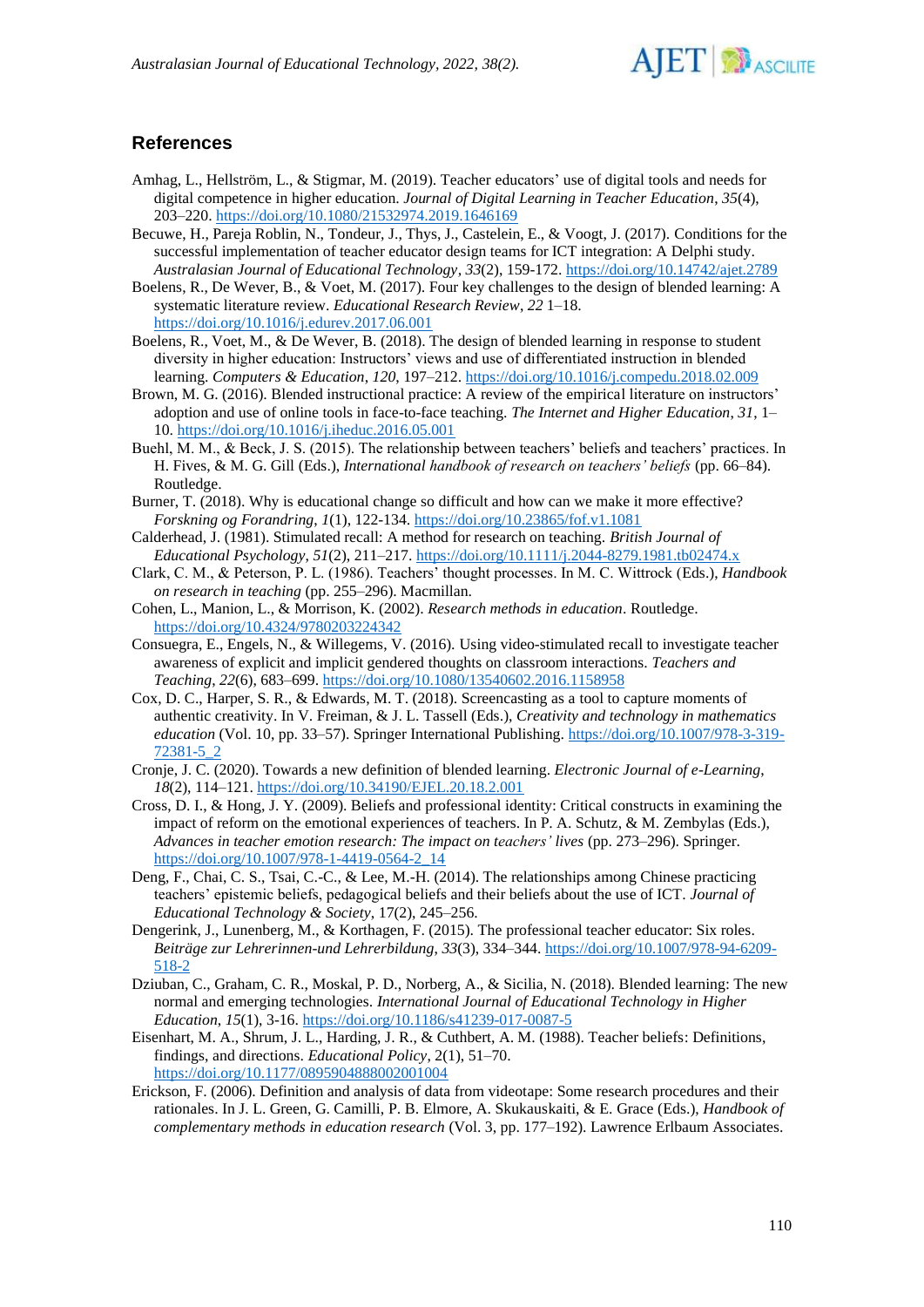

- Ertmer, P. A., Ottenbreit-Leftwich, A. T., Sadik, O., Sendurur, E., & Sendurur, P. (2012). Teacher beliefs and technology integration practices: A critical relationship. *Computers & Education*, *59*(2), 423–435. <https://doi.org/10.1016/j.compedu.2012.02.001>
- Fischer, E., & Hänze, M. (2020). How do university teachers' values and beliefs affect their teaching? *Educational Psychology, 40*(3), 296–317.<https://doi.org/10.1080/01443410.2019.1675867>
- Fives, H., & Gill, M. G. (Eds.). (2015). *International handbook of research on teachers' beliefs*. Routledge. <https://doi.org/10.4324/9780203108437>
- Fives, H., Lacatena, N., & Gerard, L. (2015). Teachers' beliefs about teaching (and learning). *International handbook of research on teachers' beliefs*, *62*(3), 249–265.
- Gall, M. D., Gall, J. P., & Borg, W. R. (2010). *Applying educational research: How to read, do, and use research to solve problems of practice* (6th ed). Pearson.
- Garrison, D. R., & Kanuka, H. (2004). Blended learning: Uncovering its transformative potential in higher education. *The Internet and Higher Education*, *7*(2), 95–105. <https://doi.org/10.1016/j.iheduc.2004.02.001>
- Gedik, N., Kiraz, E., & Ozden, M. Y. (2013). Design of a blended learning environment: Considerations and implementation issues. *Australasian Journal of Educational Technology*, *29*(1), 1-19. <https://doi.org/10.14742/ajet.6>
- Gill, M. G., & Hardin, C. (2014). A "hot" mess: Unpacking the relation between teachers' beliefs and emotions. In H. Fives, & M. G. Gill (Eds.), *International handbook of research on teachers' beliefs* (pp. 230–245). Routledge.
- Graham, C. R. (2006). Blended learning systems: Definition, current trends and future directions. In C. J. Bonk, & C. R. Graham (Eds.), *The handbook of blended learning: Global perspectives, local designs* (pp. 3–21). Pfeiffer.
- Greenbank, P. (2003). The role of values in educational research: The case for reflexivity. *British Educational Research Journal, 29*(6), 791–801.<https://doi.org/10.1080/0141192032000137303>
- Guba, E. G., & Lincoln, Y. S. (1985). *Naturalistic inquiry*. Sage. [https://doi.org/10.1016/0147-](https://doi.org/10.1016/0147-1767(85)90062-8) [1767\(85\)90062-8](https://doi.org/10.1016/0147-1767(85)90062-8)
- Howard, N.-J. (2020). Navigating blended learning, negotiating professional identities. *Journal of Further and Higher Education*, *45(5)*, 654-671[. https://doi.org/10.1080/0309877X.2020.1806214](https://doi.org/10.1080/0309877X.2020.1806214)
- Hrastinski, S. (2019). What do we mean by blended learning? *TechTrends*, *63*(5), 564–569. <https://doi.org/10.1007/s11528-019-00375-5>
- Jonker, H., März, V., & Voogt, J. (2018). Teacher educators' professional identity under construction: The transition from teaching face-to-face to a blended curriculum. *Teaching and Teacher Education*, *71*, 120–133.<https://doi.org/10.1016/j.tate.2017.12.016>
- Kagan, D. M. (1992). Implication of research on teacher belief. *Educational Psychologist, 27*(1), 65–90. [https://doi.org/10.1207/s15326985ep2701\\_6](https://doi.org/10.1207/s15326985ep2701_6)
- Keengwe, J., & Kang, J.-J. (2013). A review of empirical research on blended learning in teacher education programs. *Education and Information Technologies, 18*(3), 479–493. <https://doi.org/10.1007/s10639-011-9182-8>
- Lunenberg, M., Dengerink, J., & Korthagen, F. (2014). *The professional teacher educator: Roles, behaviour, and professional development of teacher educators.* Springer Science & Business Media. <https://doi.org/10.1007/978-94-6209-518-2>
- Lunenberg, M., Korthagen, F., & Swennen, A. (2007). The teacher educator as a role model. *Teaching and Teacher Education*, *23*(5), 586–601.<https://doi.org/10.1016/j.tate.2006.11.001>
- Mestan, K. (2019). Create a fine blend: An examination of institutional transition to blended learning. *Australasian Journal of Educational Technology*, *35*(1), 70-84.<https://doi.org/10.14742/ajet.3216>
- Miles, M. B., Huberman, A. M., Huberman, M. A., & Huberman, M. (1994). *Qualitative data analysis: An expanded sourcebook*. Sage.
- Morse, J. M., Barrett, M., Mayan, M., Olson, K., & Spiers, J. (2002). Verification strategies for establishing reliability and validity in qualitative research. *International Journal of Qualitative Methods*, *1*(2), 13–22.<https://doi.org/10.1177/160940690200100202>
- Olafson, L., Grandy, C. S., & Owens, M. C. (2015). Qualitative approaches to studying teachers' beliefs. *International handbook of research on teachers' beliefs*. Routledge.
- Owens, T. (2012). Hitting the nail on the head: The importance of specific staff development for effective blended learning. *Innovations in Education and Teaching International*, *49*(4), 389–400. <https://doi.org/10.1080/14703297.2012.728877>
- Pajares, M. F. (1992). Teachers' beliefs and educational research: Cleaning up a messy construct. *Review of Educational Research*, *62*(3), 307–332.<https://doi.org/10.3102/00346543062003307>